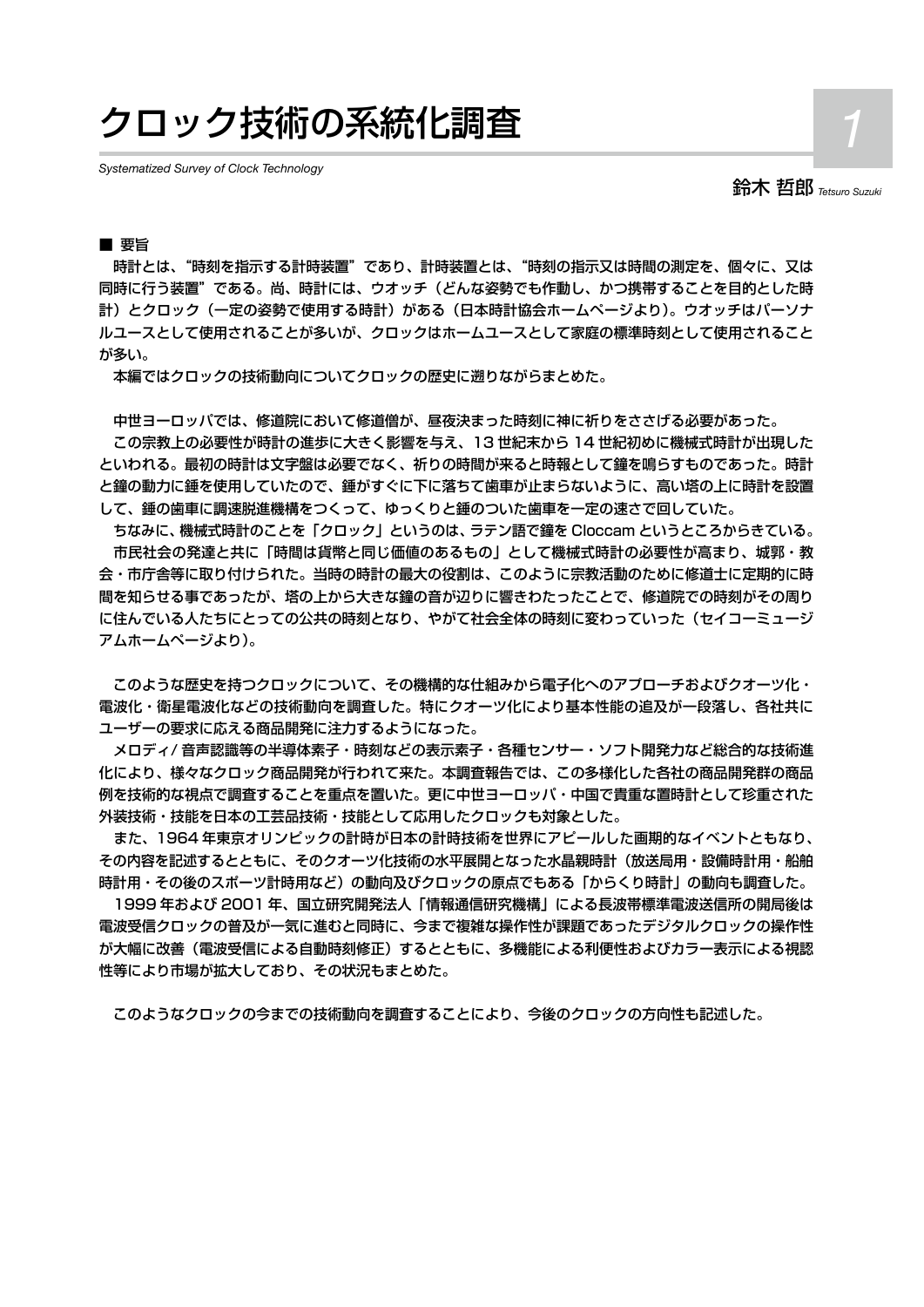#### ■ Abstract

A timekeeping instrument is "a time-measuring instrument for indicating the time," and a time-measuring instrument is an "instrument which indicates the time or measures a length of time, separately or simultaneously." There are two types of timekeeping instruments. One is a watch (a timekeeping instrument which operates in any position and is made to be carried or worn) and the other is a clock (a timekeeping instrument to be used in a certain position) (from the Japan Clock & Watch Association website).

A watch is often for personal use, and a clock is often for home use, as the standard time for the home. In this report, we provide an overview of the development of clock technology as we trace the history of clocks.

In medieval Europe, there was a need for monks in monasteries to offer prayer to their God at set times of the night and day.

This religious requirement had a great influence on the advancement of timekeeping instruments, and mechanical timekeeping instruments are said to have appeared around the end of the 13th century or the beginning of the 14th century. Dials were not required for the first timekeeping instruments, which sounded bells to signify the time for prayer.

Driven by the force of weights, the clock and bell were installed high in the tower to maximize the distance the weights would drop. The crown wheel escapement was fashioned on the wheel of the weight to fix the speed of the wheel's rotation and regulate the drop of the weight rather than letting it fall all at once.

By the way, the word "clock" derives from clocca, the Latin word for "bell."

With the development of civil society, the necessity of mechanical timekeeping instruments increased with the thought that "time is money," and they were installed in castle complexes, churches, governmental buildings, and the like. The most important role of the clock was to tell time for the monks, who organized their religious activities according to a time-governed schedule. Not long after the clock was installed, the time kept at the convent was adopted as the public time for people living nearby. Eventually it became the time for the whole society, conveniently sounded by the resounding bell in the tower (from the Seiko Museum website).

This survey considers such history of the clock, from its mechanical structure to approaches to its electronic forms, as well as its technological development with quartz, radio control, satellite radio control, and other advancements.

The use of quartz, in particular, brought about a pause in the pursuit of basic functionality, and companies turned their attention to developing products to meet the wishes of users.

With progress in technology as a whole—semiconductor elements for melodies, voice recognition, and other features; display elements for the time and other information; various sensors; and software development a variety of clock products have been developed. In this survey report, we focused on surveying such varied products representing product groups developed by many companies from a technological perspective.

We included clocks for which technology and techniques as Japanese crafts were used, applications of technology and techniques used for the exterior prized as valuable desk or table clocks in medieval Europe and China.

Further, time measuring in the 1964 Tokyo Olympics became the revolutionary event to showcase Japan's time measuring technology to the world. As we discuss its details, we also survey the development of the quartz master clock, a related application of the quartz technology (for broadcasting, facility timekeeping, marine timekeeping, and later for sport time measuring). The development of the marionette clock, the starting point of the clock, is also surveyed.

The adoption of radio-controlled clocks increased immediately after Low-Frequency Standard Time and Frequency Transmission Stations were established by the National Institute of Information and Communications Technology in 1999 and 2001, and the complicated operations which had been a problem for digital clocks were greatly improved (time was now corrected automatically by radio control). This brought with it a growth of the market due to convenience as a result of numerous features, visibility as a result of color display, and other advancements. This state is also summarized.